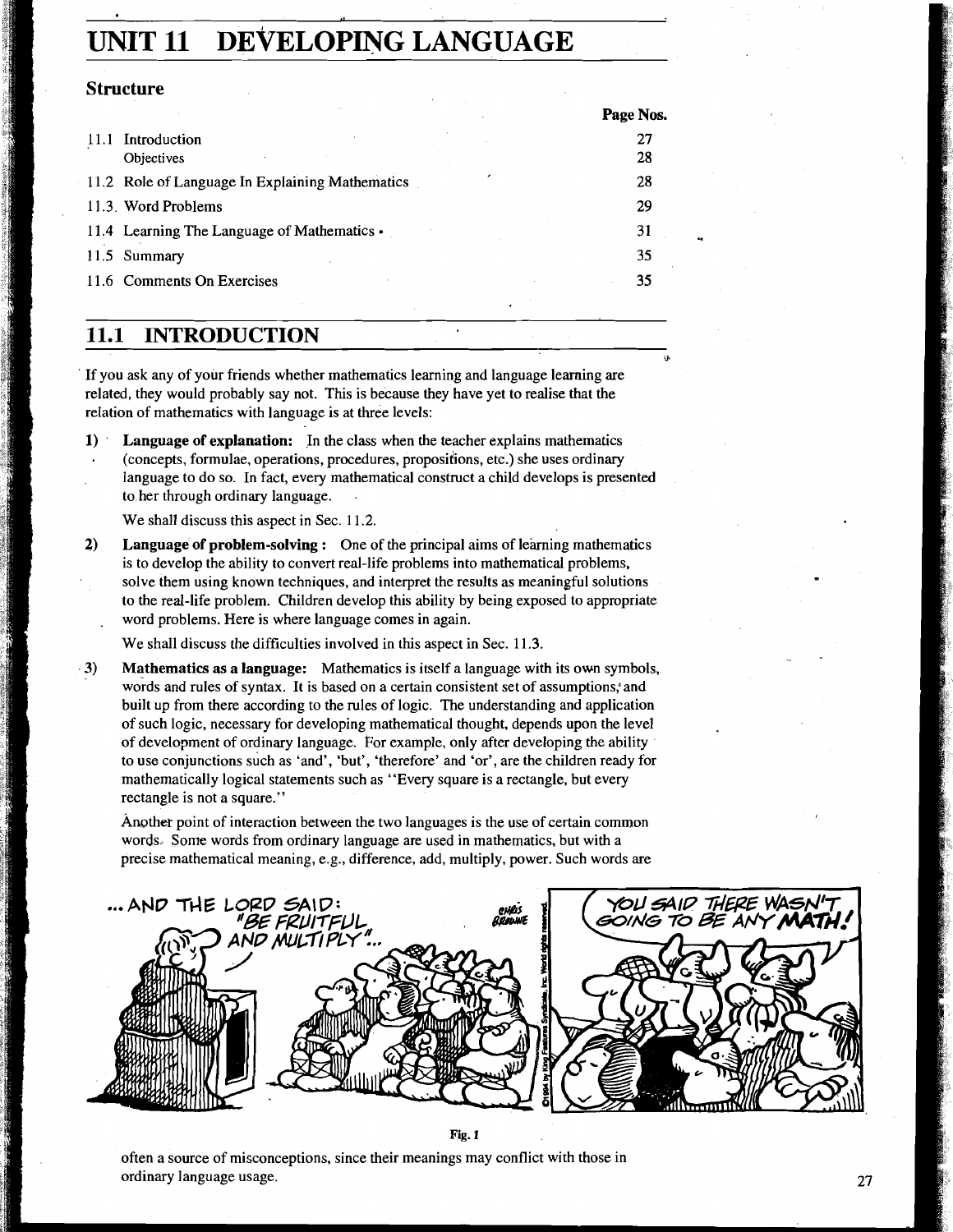We shall talk of these aspects in detail in Sec. 11.4.

While discussing the different aspects of the interface between mathematics and language, we shall usually stick to examples involving numbers. But, this relationship is true for any area of mathematics. So, while going through the future blocks, please keep observing how often this happens. Such observations would help you internalise the objectives of this unit.

#### **Objectives**

After reading this unit, you should be able to

- explain the role of ordinary language in mathematics learning;
- $\bullet$  describe the difficulties children face when dealing with word problems, and develop strategies to help them overcome these difficulties;
- explain what the language of mathematics is;
- $\bullet$  suggest ways to help children learn the language of mathematics;
- evaluate your teaching strategies.

# **11.2 ROLE OF LANGUAGE IN EXPLAINING MATHEMATICS**

Suppose you are helping a child acquire the concept of '3'. How would you do it? Wouldn't you help her abstract '3-ness' from various sets of 3 objects, such as pencils, books, children, trees, etc.? In order to prepare the child for this abstraction and associated labelling, we need to use concrete objects, images, and so on. Alongside we need to explain everything to her in ordinary language.

In the same way, to communicate **any** mathematics to a child, we need to do it in her first language, or any other language that she understands. Further, the ordinary language used needs to be pitched at the level that the child understands. Unfortunately, many teachers and textbook writers don't think about this aspect. This is one major reason for people believing that "mathematics is difficult" .

Take a glance at any mathematics textbook for primary school children. Do you feel that children of that age group would be able to understand the language in which the concept or process is explained? For instance, consider the following extract from a **Class** 2 text, that is **meant for a 6-year-old.** 

*'The portion of an object we touch and see is called its* **surface.** *Let us take a straight rod and put it on'the top of a table in any manner we like. We see that the rod touches the surface of the table everywhere. The surface of the top of the table is a plane surface.* '

How many 6 or 7-year-olds are expected to understand this? When they don't, what kind of misconceptions do they retain? A better way to convey the concept would be to use words intuitively familiar, to the child, along with gestures. Words like 'surface' should be avoided if they are inappropriate for the level of language development of the children.

Further, we should avoid saddling young children with wordy explanations and definitions of mathematical concepts like 'surface', 'triangle', etc. It is enough, at this stage, if the children can give examples to differentiate between what is a surface and what is not.

Unless we take care of these aspects right from the beginning, the later concepts and processes will never be clear to the children. They will never be comfortable with the language of mathematics. At each stage they would be trying to grasp at some indication or some clues, to be able to at least memorise the definition or algorithm. And then, when faced with any slightly unfamiliar problem, the children are likely to make errors of various kinds, as we have mentioned in the earlier units.

Here is an exercise about what we have said so far.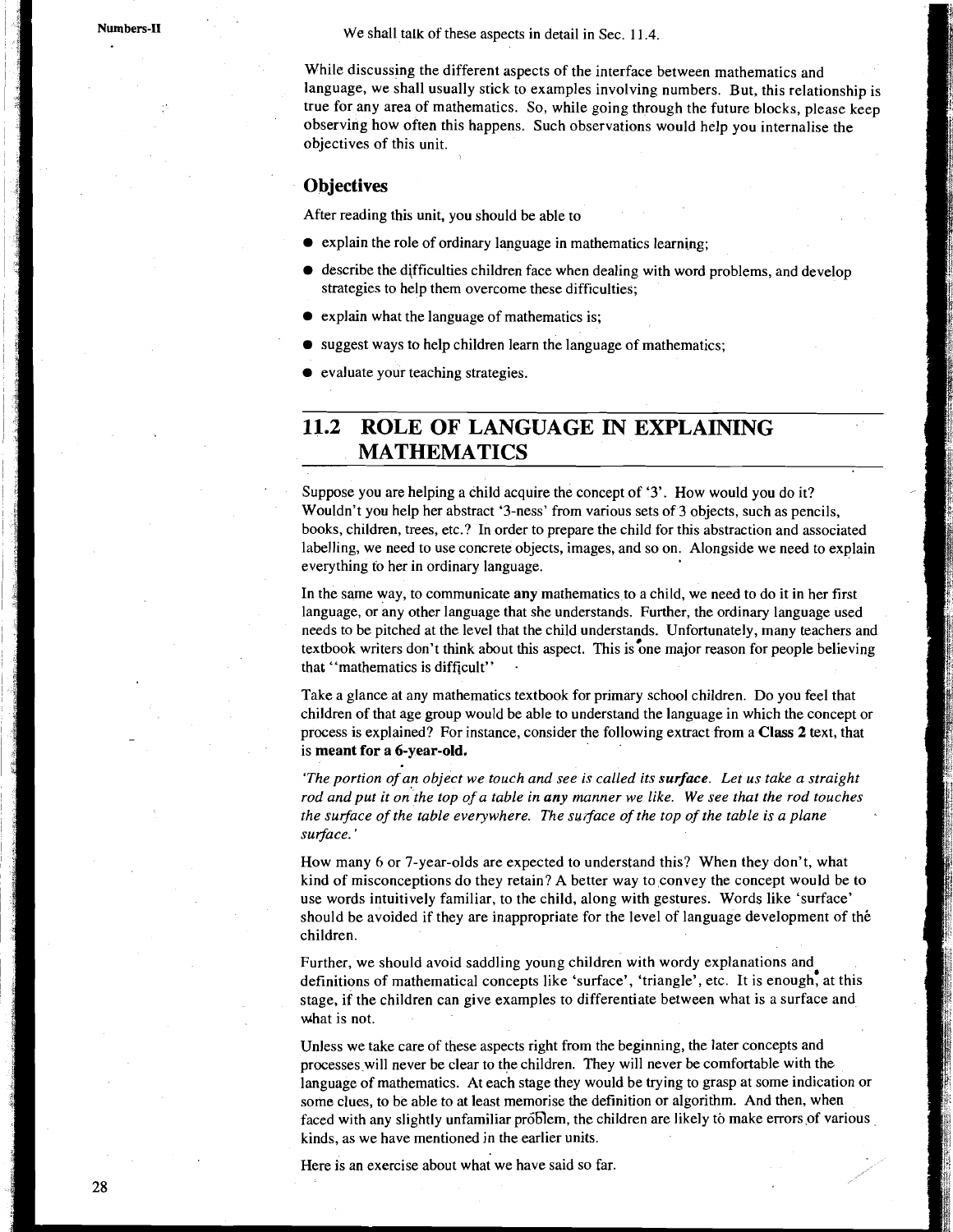El) Analyse any chapter of the mathematics textbook of a child that you are teaching. How would you reword portions of it, in the light of what you have just read?

Let us now examine the problems that arise because of a lack of comprehension of the language used in a mathematics situation.

#### **11.3** - **WORD PROBLEMS**

AS you have read in the units so far, we need' to introduce mathematical concepts and processes to children through appropriate word problems. Such problems provide them with **motivating contexts.** Of cowse, while giving children word problems, we must ensure that they are simply worded and related to the children's real-life experiences.

In solving word problems, the first step that the child has to take is to understand what the problem is saying. Then she has to translate the problem from the real-life context into an appropriate mathematical expression, write it in symbols, and then choose and use an appropriate procedure to solve the mathematical problem. Following this, she has to interpret the result in the context of the real-life situation she started with.

Thus, the steps involved in deqing with a verbal problem are

- 1. understanding the real-life problem
- .2. converting it into mathematical statements
- 3. formulating the equivalent mathematical problem
- 4. solving the mathematical problem

I

5. interpreting the solution in the context of Step 1.

Unfortunately, most children are not exposed to word problems from the early stages on. Most teachers and textbooks go directly to abstract number problems, or use pictures without words, to convey concepts. They only come to word problems towards the end of the year. As a result, children have a lot of difficulty in dealing with such problems.

For example, the other day a teacher told us that whenever he presented children with word problems involving any of the four operations, he would hear whispers and sense a general panic in the room. "And sometimes," he said, "if you give children a word problem soon after teaching them multiplication and division, the reaction is interesting. They know that the problem has to be related to what has recently been done in class. So it has to be multiplication or division. And then they ask, "Do we divide or multiply, Sir?"."

If you interact with children of Class 4 or 5, more often than not you will find that they show a total lack of confidence when faced with word problems. To see this, consider a typical set of 10 or 1 1-year-old children who have been given some directly stated problems and some word problems to do concerning the four arithmetic operations. You would find certain common patterns. Children first attempt those problems that are written in proper algorithmic form. Then they begin whispering and attempting to confer. And then a large majority of them give up.<br> **Fig. 2:** For a child a word problem is like a maze. **problem is like a maze.**<br> **problem is like a maze.** 

The few that attempt the word problems begin very warily and tentatively. The fear and lack of confidence is visible. (This is quite in contrast with the confidence with which they solve the directly stated problems involving numerals and algorithms.) They **try** various guesses. Some of them mostly start by **adding** some numbers. After that they look around and **try** to peep into others' copybooks to see whether they have done the same or not.

Some children look at the problem for key words, hoping that these would give them a clue to the operation to be performed. The reasoning may be: "If the word 'divide' or 'share' occurs, it has to be division. If the problem has 'total number' written somewhere, it could be addition. If it has 'how many more' or 'how many left' written, it has to be subtraction. And if the word 'times' or 'rate' occurs, then the chances are that it is multiplication."



 $\backslash$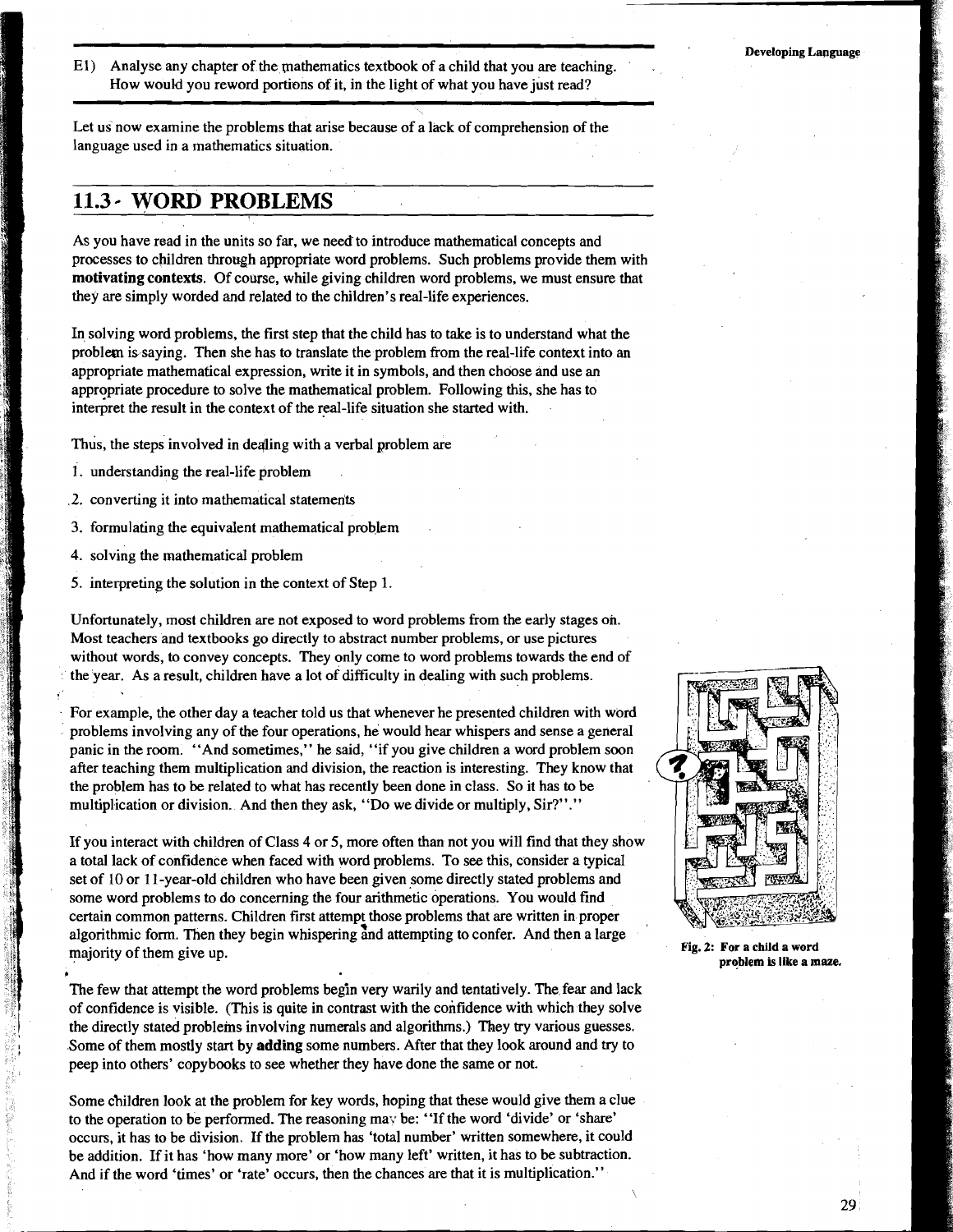\

There are other hints they look for too, for instance, the size of the numbers involved. Regarding this, their reasoning appears to be: "If the numbers are small, they have probably to be multiplied; if one number is large and the other small, **try** division; if, on dividing, you get a remainder, then you have made a mistake and some other operation needs to be tried." '

There are many other such markers that are used by children to help guess the operation to be performed, and on which numbers they are to be performed. Why do children feel the need to resort to such markers?

Children probably tackle word problems in this way because of the kind of emphasis we place on what we consider 'learning'. For many of us, the main thing to be learnt in arithmetic is how to cany out the operations correctly and speedily. The pressure of the textbook and the curriculum also pushes teachers towards making children deal with larger and larger numbers, and  $\nu$  ith more and more complex algorithms and rules. And all this is done without giving the children time to think, understand and absorb the mathematics involved.

Many of us add to the complication by providing children with efficient strategies for guessing (without understanding!) which operation to perform. We also provide them with shortcuts and algorithms to follow. These methods produce the required answer for familiar problems alright. But the children have no clue as to what is being done and why. And then they aren't able to solve even the same problem if it is worded differently.

Unfortunately, we are reluctant to spend adequate time on having children practise the operations with concrete objects and in familiar contexts. We don't allow them enough practise with solving problems that involve small numbers, and for which they don't need to use the algorithms. (For example, problems like 'Anna had 7 marbles. She gave 3 to her friend Ajeet. How many marbles was Anna left with?'.) As you know from the previous units, such exposure is necessary for children to be able to deal with problems. From simple problems involving one operation, they could gradually be exposed to word problems having many steps. In this way they would even be able to deal with problems like 'Ashok's mother gave him **Rs.** SO/-. He bought 2 dozen oranges at **Rs.** 10 a dozen and 3 kg potatoes at Rs. 6 per kg. How much money should he bring back?'.

Why don't you try an exercise now? **<sup>I</sup>**

E2) List any other reasons for children not being comfortable with word problems.

While answering E2, you may have pointed out that a major difficulty that children have when faced with problems set in real-life contexts is the **interpretation** of **the answer.** In most cases, the numbers in the answer have been produced by a process that the children don't understand. Therefore, they are often unable to relate the numbers to a real-life situation. Because of this, they may come out with ridiculous answers.

For example, eight 10-year-old children were given the problem, '149 children have to go ' home in a jeep. Each jeep trip can take 12 children, at the most. How many trips would the jeep need to make?. To solve it they divided 149 by 12.

All, except one, gave the answer, '12 trips, and 5 children are left behind'. Only one child produced the answer '13 trips'. On asking her why, she said that the 5 children which are left behind would need another trip.

When an older group of children was asked the same problem, many came up with the answer 12.4 . When questioned further about interpreting their answer, some of them rounded it off to 12, because, as they said, ".4 is less than .5." Therefore, according to them, 149 children would require 12 trips and 151 children would need 13 trips (since 12.6 approximates to 13).

Do you agree with what we have said so far? Why don't you try the following exercise to see if our observations are valid?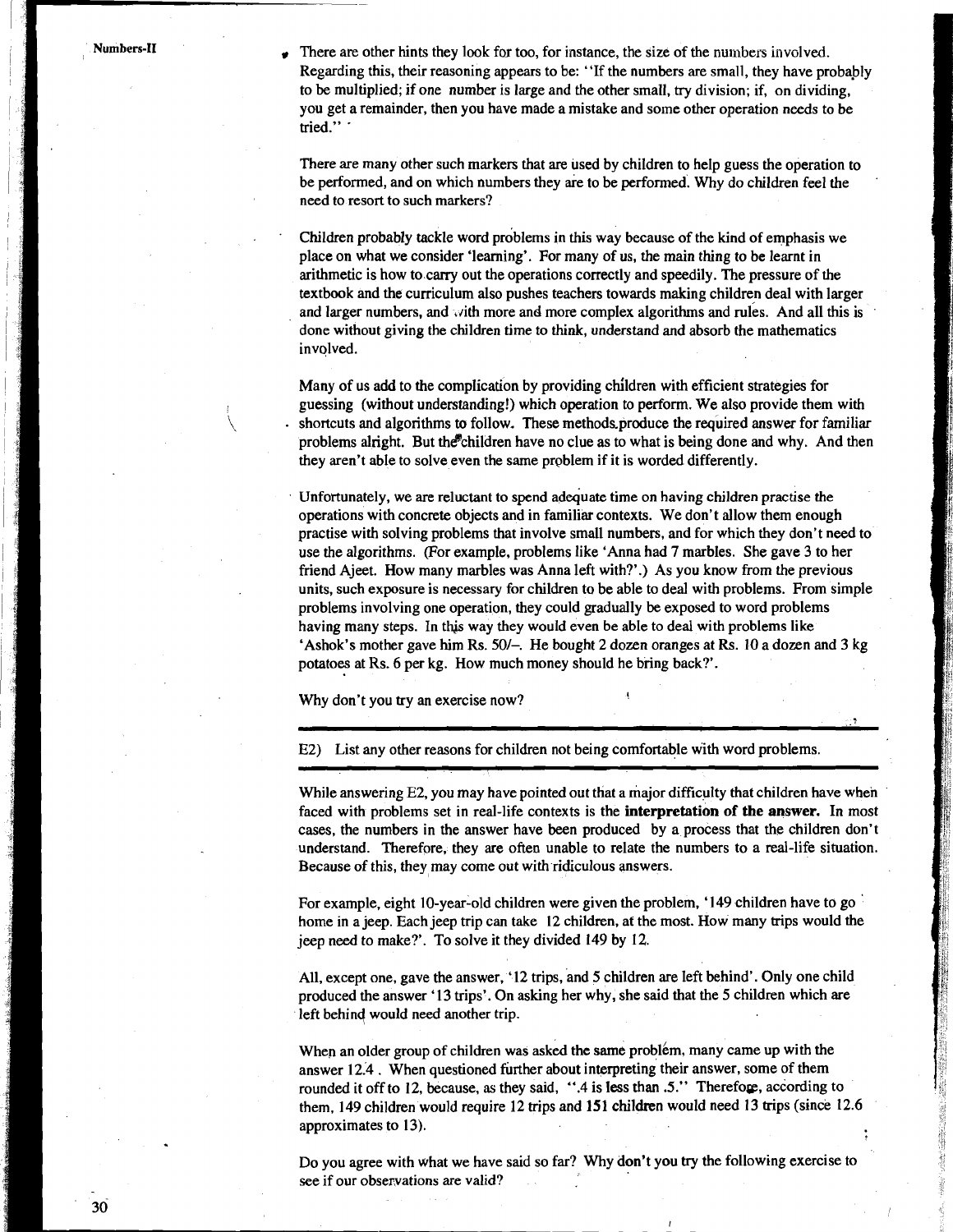E3) \* Think of some division problems based on real-life situations that a 10-year-old around you would relate to. Ask some.10 or 1 I-year-olds the questions, and note down their responses. How appropriate were their answers?

As you have seen, children face difticulties at many levels when dealing dith word problems. The major obstacle seems to be the inability to mathematically represent a real-life problem, and vice versa. To do this a child should be able to meaningfully link the ordinary language in the problem with mathematical terms and symbols. A mediator may be necessary to establish such a relation. Such a mediator could be a concrete or a pictorial representation of the problem, explanatory gestures that the adult makes, etc. For instance, if the problem is 'how many stones would you have if you combined 2 sets of 5 stones each?', the child could use actual pebbles to get the answer.

Another strategy that may help children cope with word problems is the following'one suggested by Homi, a teacher trainer. **f** -

**Example 1:** Homi has been trying ways of helping children of Class 4 and above deal with word problems. He believes that one of the methods that serves this purpose is to create word problems along with the children. For example, he asks them, "Munni is *5* years old, and her mother is 29 years old. How can you relate their ages?" A child may come out with  $29 - 5 =$ 24. Another may come out with  $6 \times 5 = 29 + 1$ , and so on. Then he takes any one of the relationships, say,  $29 - 5 = 24$ , and asks them to give a corresponding 'word' relationship. At this point he needs to give them hints like 'what was 29 in the problem?', 'what was 5 over there?', and so on. After some time, Homi and the children come out with the expression,

mother's age  $-$  Munni's age  $= 24$  years.

Then he encourages them to do it for, say,  $6 \times 5 = 29 + 1$ , or other relationships that they have worked out. Suppose they come out with

 $6 \times$  Munni's age = mother's age + 1 year.

Around this he asks them to build a word problem. He says that, with some help, they come out with problems like 'Munni's mother is 29 years old. One year from now her age will be 6 times Munni's present age. How old is Munni?'. Then he, and the children, solve the problem they have created by reversing the steps they used to create the problem..

According to Homi, the children find such an instructional process very interesting. It also helps them see the relationship between the different steps involved in solving a word problem.

 $\overline{\phantom{0}}$   $\overline{\phantom{0}}$   $\overline{\phantom{0}}$   $\overline{\phantom{0}}$   $\overline{\phantom{0}}$ 

You may like to try an exercise now.

**b** 

E4) <sup>4</sup>A major reason for children feeling unsure of how to solve word problems is that a single mathematical expression can have several verbal mathematical analógues." Explain this statement by taking the expression  $4 + 3 = 7'$  as an example.

Let us now look into the third level that we had mentioned in the introduction.

## **11.4 LEARNING THE LANGUAGE OF MATHEMATICS**

What is the language of mathematics? Like any language it is made up of concepts, terminology, symbols, algorithms, and syntax which is peculiar to it. Children can only acquire this language by using it, that is, by speaking in it, writing in it and listening to it. Throughout the earlier units we have stressed the importance of talking mathematics with children, encouraging them to talk about the activity they are doing, building on their understanding by discussing mathematics with them. This kind of interaction is what shapes their understanding, builds their mathematical language and thought.

Of eourse,'when younger children try and explain what they are doing, it may not be consistent or logical. This is because, to explain properly, the'child heeds to reflect on what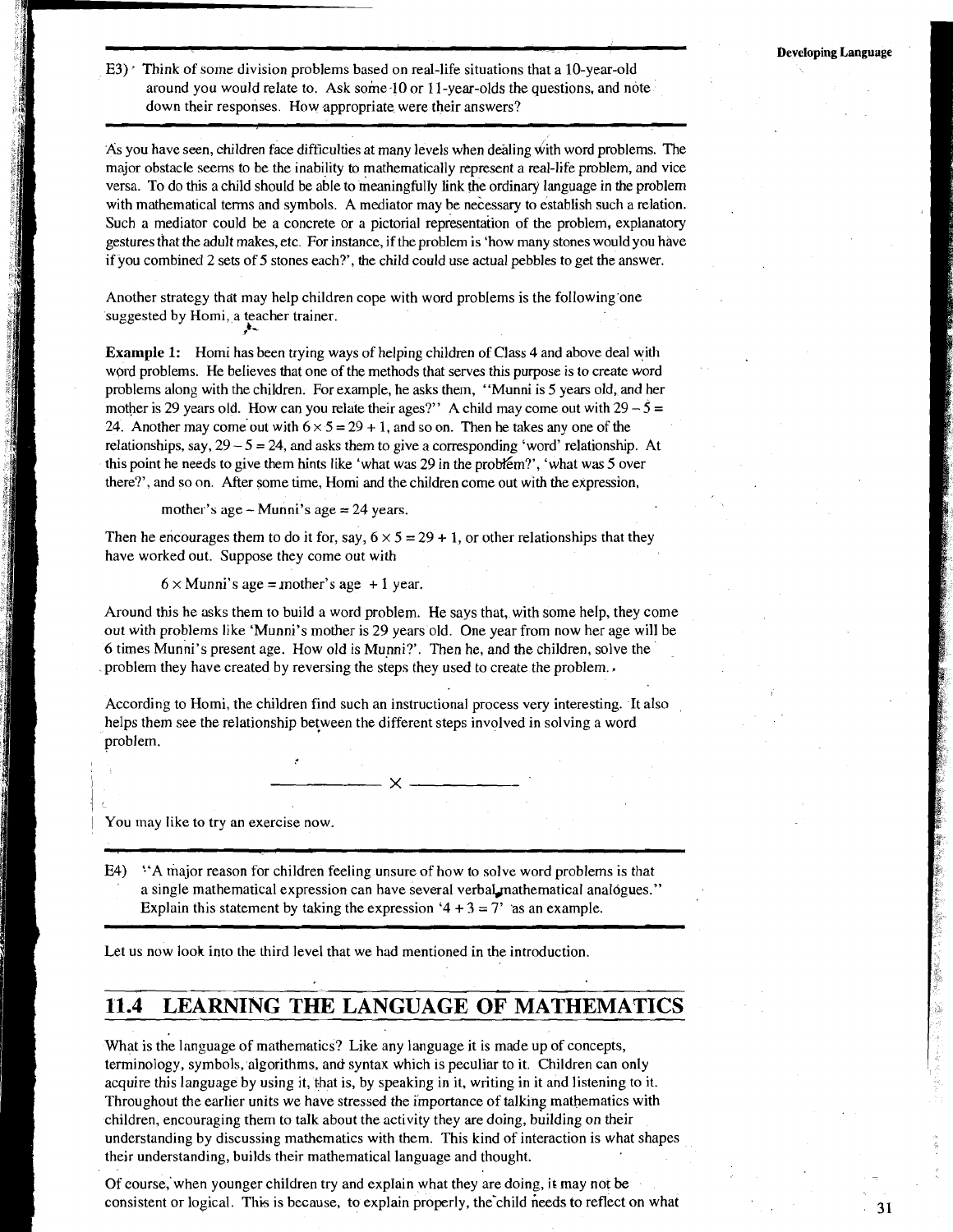she has done. And reflection is a higher level cognitive ability. Nevertheless, it is important that children begin with putting together explanations. Doing so will give them opportunities to develop the ability to put together the various mathematical processes involved, organise them and put them into words. This will go a long way in developing their **understanding of and liking for mathematics.** 

Unfortunately, most teachers don't have the kind of interaction with their pupils that we have suggested above. For example, in Class 1, nearly 30 hours are set apart in the curriculum for teaching the concept of numbers and numerals from 1 to 9. And how is this teaching done in the usual mathematics class? The teacher picks up some object a bag, an umbrella, a pen, or any easily available object in the classroom and calls it 'one'. She then writes its numeral, i.e., 1, on the blackboard, which the pupils dutifully copy down. This much is done in 2 or 3 minutes and the teacher is satisfied that she has taught the concept 'one' to the children. In the same way she presents them with several other number names and symbols, and expects them to absorb all this new spoken and written language. She is quite surprised when it is suggested that the children may be quite confused by this 'explosion' of terminology.

Somehow the children manage to cope with such methods of teaching, with the help of adults around them. (Of course, a large number of children, especially those from rural areas, do not have access to any adult who can help them.) Because of this, the children end up with several wrong notions about mathematical concepts, processes and skills. One of the outstanding examples of this is their understanding (or lack of it) of the algorithms for applying the arithmetical operations.

Quite a few children can perform computational procedures correctly by rote, without understanding the mathematics involved. For example, when some of us interacted with the children of Class 7 of some schools in Madhya Pradesh, we found that most of them could not read 5-digit numerals correctly. But several of them could correctly carry out long multiplications involving 4 or 5-digit numerals.

This failure to understand the basi's of an algorithm is often due to an inadequate understanding of why we write numerals the way we do. Because of this, children make errors like the following: 20

When Jamuna was asked to apply the algorithm to add 20 and 1, she wrote  $+1$ . But, when she did the same sum orally (informally), she got  $21$ .

Thus, while many children know what hundreds, tens and ones are and what adding one, ten or hundred to a number means, they are not able to relate it to what is happening in the written algorithms. They don't understand the steps and procedures suggested in the algorithm. This is also illustrated by the following example.

When 14-year-old Ajay was asked to solve  $312 - 47$ , he wrote

| З |                     | 7 |
|---|---------------------|---|
|   | $-10$ 54 $^{\circ}$ | 7 |
|   | 6 ა                 |   |

When he was asked to explain why he had changed 4 into 5, he said, "Because 2 is less than 7. So I take one away. Then I have to put one back below." "But, why do you add it to the bottom?" he was asked. A little defensively, he replied, "But, this isn't wrong! If I add 265 and 47, I get 312."

Evidently this child knows how to apply the method, and he knows the meaning of the operation. But he is not able to link the two.

Here's an exercise about what we have just discussed.

E5) In your experience what, if any, is the relationship between children  $k$  owing how to use an algorithm and their being able to explain the concepts or processe, involved? If a child is not able to explain why an algorithm works, how do you handle the situation?

In order to help children understand the various words related to a mathematical concept, we can present the words to them through stories that are interesting. (Examples of such a story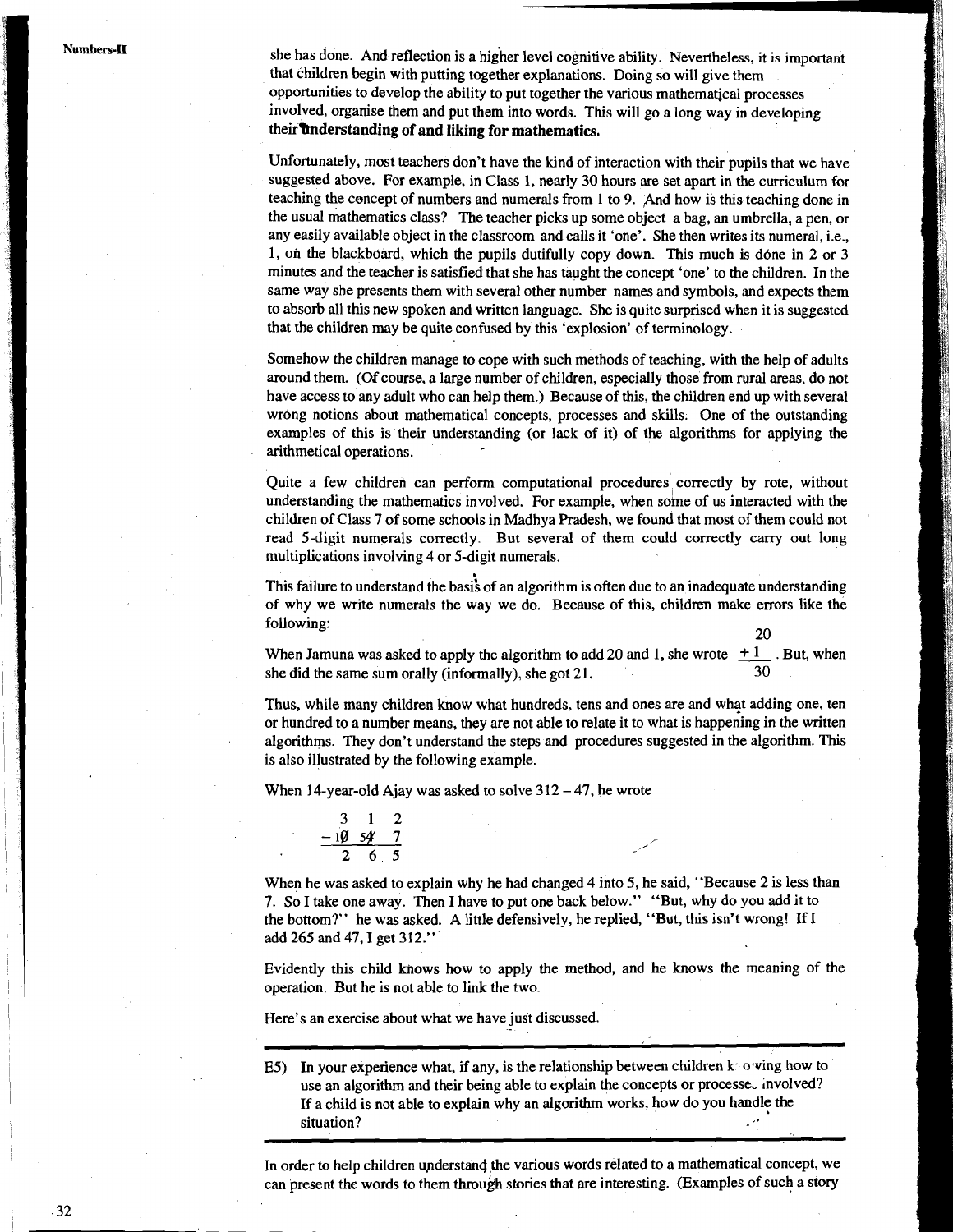are in Unit 9, and other units.) But, to understand the abstract concepts without a context is difficult for children. The following example illustrates this.

**Developing Language** 

*4-year-old Shiela had been exposed to numbers and small additions with concrete objects in her play school. One day, her teacher asked her, "Hav many is two* **and** *one?" Shiela 'couldn't reply. After a long pause the teacher continued:* 

**Teacher:** *Well, how many stones is two stones and one stone?*  **Shiela:** *Three stones.*  **Teacher:** *So how many is two anti one?*  **Shiela** *(hesitantly, questioning)* : *Four?* 

**Teacher:** *What is one stone and one more stone?*  **Shiela:** *Two stones.*  **Teacher:** *How many is one and one?*  **Shiela:** *One, maybe.* 

There is no connection between the questions with stones and questions with abstract numbers for Shiela. She may be thinking,

''Well I don't know this one. But it has to be different from the other stone one, and so here goes.''

This example suggests that helping children to move from what they have experienced to more generalised situations is tricky. They have to understand the language, and the logic of the particular case.

Once a child becomes familiar with some mathematical language, she would be in a position to appreciate its power as a means of communication which is concise and unambiguous. As she uses this language, she would see in what ways it differs from the language of daily use in its conciseness, precision and syntax. This difference led the famous German philosopher Goethe to remark that "Mathematicians are a sort of Frenchman. Whenever you say anything to them, they translate it into their own language, and right away it is something else."

While children are learning the use of various symbols, they may come across difficulties like the following:

i) Distinguishing between expressions like 32 and  $3/2$ , or  $2x$  and  $x^2$ .

ii) Multiple ways of expressing '=' in words. For example,  $8 - 2 = 6$  reads 'from 8 take away *2,* **which leaves** *6',* and **6** + *2* = *8* reads *'6,* added to *2* **makes** 8'.

- iii) A single mathematical fact can be presented in various ways. For example,  $8 2 = 6$ can also be interpreted as  $6 + 2 = 8$ ;  $7 = 3 + 4$  is the same as  $3 + 4 = 7$ . (Note that this kind of commutativity may not appear very unusual to us. But children find it very confusing. They also absorb the second form of the equation (i.e.,  $3 + 4 = 7$ ) much more easily than the first.)
- iv) Graduating from sentences like  $5 + 3 = 8$  to sentences like  $5 + 3 = 3 + 5$ . (Children have to go beyond viewing equations **as** sentences to viewing them as number relationships.)

Do you agree with our list of difficulties? They have been gathered from several interactions with children. some of which are:

- $\bullet$  Suhani, given  $\Box = 4 + 5$ , counts on her fingers and writes:  $9 = 4 + 5$ , but reads, '5 plus 4 equals 9'. She also says, "4 + 5 = 9 is better than  $9 = 4 + 5$  because I'm used to having it (i.e.,  $= 9$ ) on that side."
- When 6-year-old Fatima was given  $3 + 2 = 2 + 3$ , she said, "You forgot to put the 5." Then she wrote  $3 + 2 = 5$  and  $2 + 3 = 5$ .
- Mohan, aged 7 years, accepts  $3 + 2 = 2 + 3$  "because they both have the same numbers. Only  $2 + 3$  is backwards."
- Another child, Disha, would not accept  $3 + 2 = 2 + 3$  at all. She changed it to  $3 + 2 + 2 + 2$  $3 = 10$ .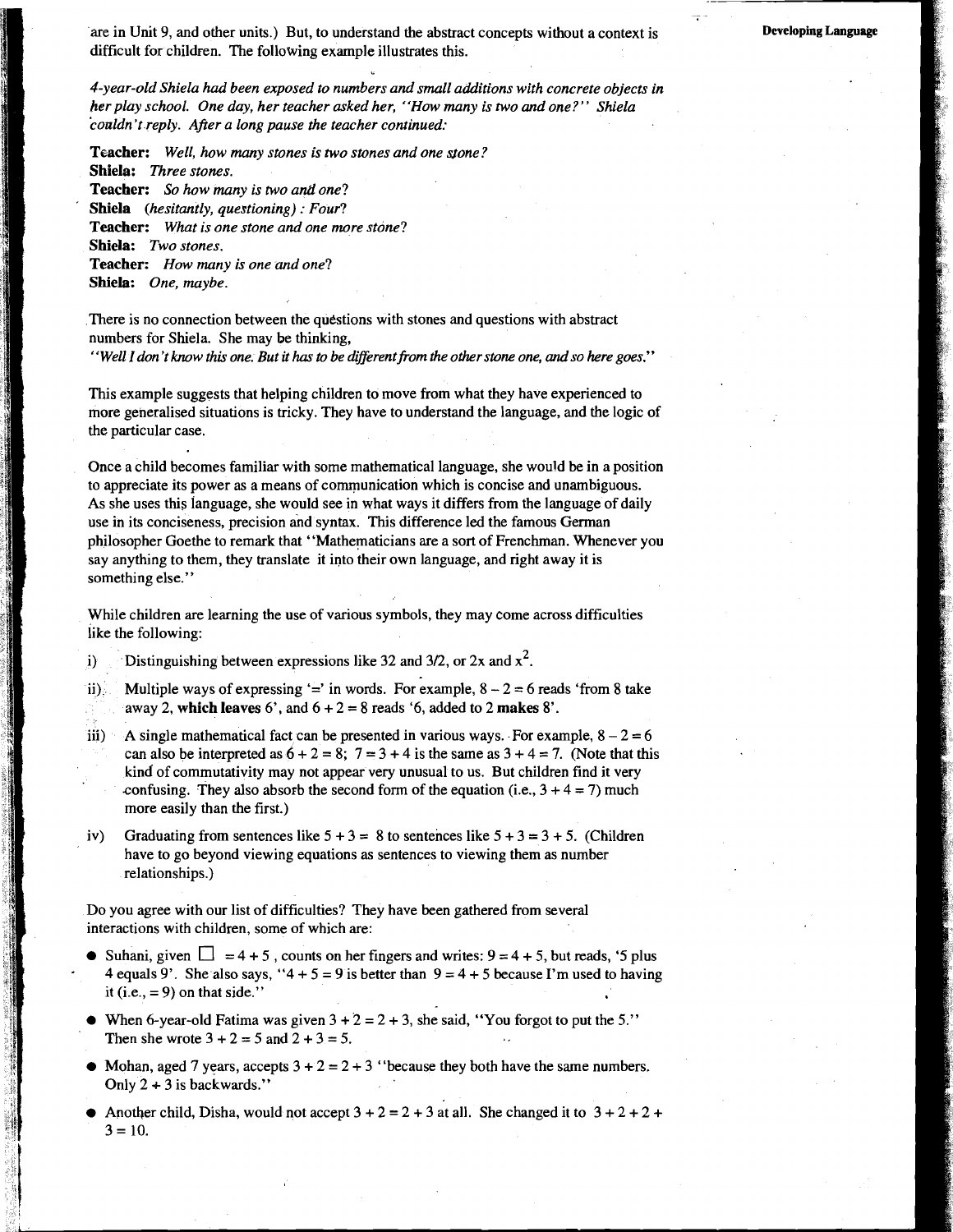These examples show that while we are looking at children's attempts to solve problems, we need to think about the mathematical language in which the question has been stated. When we present children with problems and / or solutions, we need to do so in different ways. Otherwise the children may believe, for instance, that the '=' sign is only valid if one or more operation signs come before it. They may even believe that the answer must come after the 'is equal to' sign.

Do you think about this aspect of learning when teaching children mathematics? Reflect on this while doing the following exercise.

E6) How, and at what stage, do you begin introducing mathematical symbols and sentences in the class ? After reading what we have just said, what changes would you . like to make in it?

Once childreh-have understood how to handle mathematical 'sentences' which involve one operation, their problems may still not be over. More difficulties arise in reading mathematical expressions that have more than one operation. In this case the equation has to be read correctly and operations performed in a certain order. The number of symbols also increases because of brackets being introduced. Regarding this, let us consider the following example.

*9-year-old Gul* **had** *been taught about the use of brackets in mathematical expressions. To gauge her understanding of these symbols, she was asked to solve*  $5 + 2 \times 3 = -$ .

**Interviewer (I):** *What is the value of the left side?*  **Gul (G):** *21* 

**I:** *How do you get that?* 

**G:** *5+2is7and7~3is21.* 

*When asked to insert brackets in the expression, she put them round the first two numbers, that is,*  $(5 + 2) \times 3$ *, which retained the left-to-right order she had followed anyway. When she was asked ifshe could put the brackets anywhere else, she put them round the*  whole expression, *i.e.*,  $(5 + 2 \times 3)$ . Her usage was consistent with her explanation: **I:** *Why do you put in brackets?* 

G: To show which one you do first.

This example reinforces the need for being very patient with children while introducing them to new symbols **1** terminology **1** processes. We need to give them many opportunities to use the new written language, to talk about what they are using, and its purpose. ew symbols / terminology /<br>new written language, to tal<br>exercise for you now.<br>we do you help children under

Here's an exercise for you now.

E7) How do you help children understand the purpose of brackets, and how to use them?

Another problem related to the first language of the children is that they sometimes find words used in a mathematics context that are taken from everyday language, like add, difference, etc. If these words have the same meaning in mathematics, children don't face a problem. But if these words are used in a different way in mathematics, children may have difficulties, as the following example shows.

Given the problem "What is the **difference** between 11 and **6?",** a child responded to it by saying that 11 has two numbers. This was, of course, considered wrong by the teacher. Another child said that 11 is straight while 6 is curved. This was again considered incorrect . by the teacher. Clearly the word "difference" was being interpreted in different (!) ways by the teacher and the child.

Another situation at the elementary level may arise when children are asked to add, say, 4 to 1. This may be in the sense of addition or it may be in the sense of placing 4 in front of 1 or behind 1. In each case the child would get a different answer, each of which could be considered valid by some! .

Here is a related exercise.



**Fig. 3: "Wbat is the 'difference'**  between 10 and 1?"

34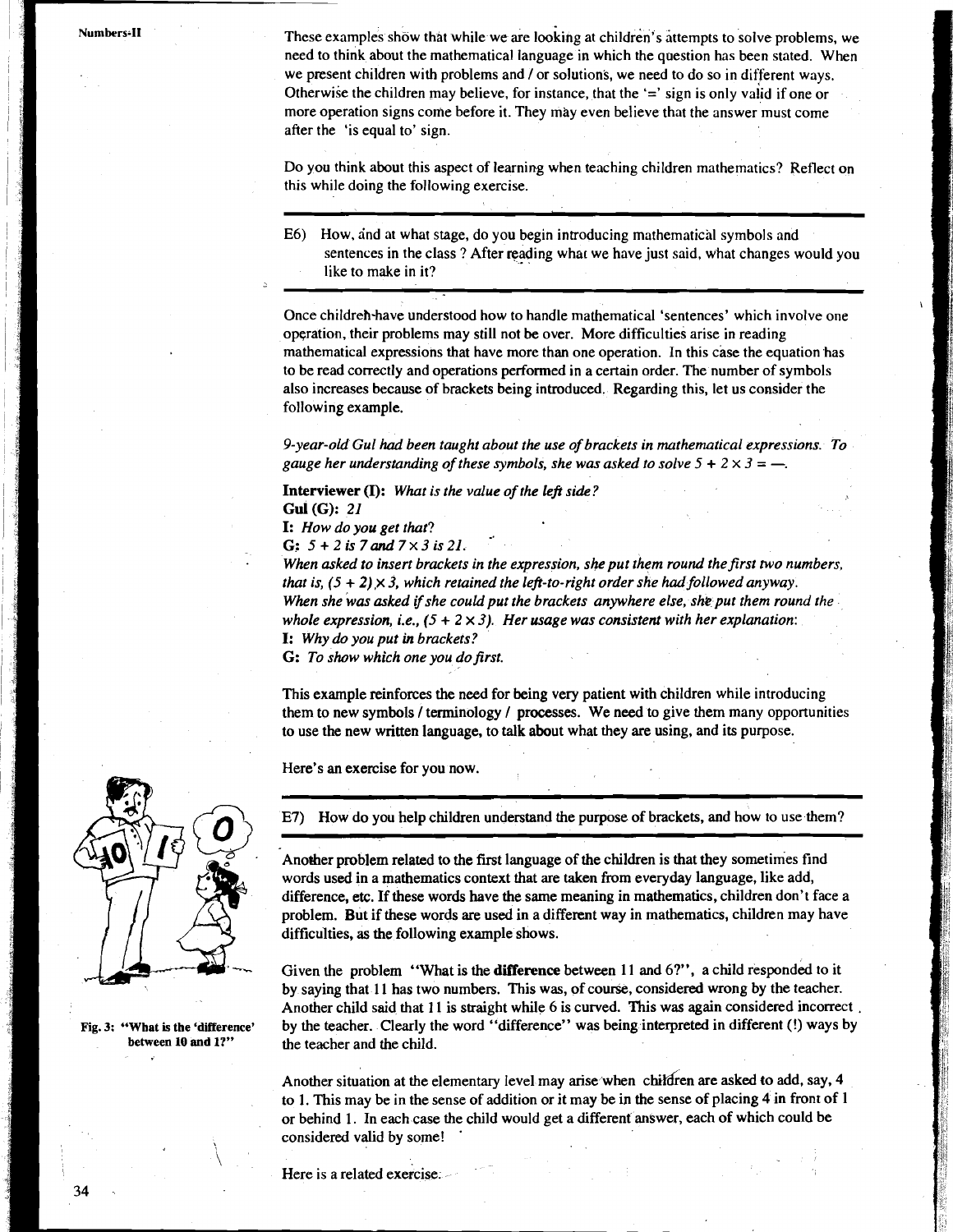Another situation at the elementary level may arise when children are asked to add, say, 4 to **1.** This may be in the sense of addition or it may be in the sense of placing 4 in front of 1 or behind 1. In each case the child would get a different answer, each of which could be considered valid by some!

- Here is a related exercise.

E8) List some more examples where the meanings the child picks up and those intended by the teacher are different.

Before ending this section, let us reiterate the main points in it. The language of mathematics is concise, precise and logical. Because of these properties, it is powerful. Children need to learn to use it and to appreciate its power. It is important that children develop the ability to read mathematical expressions and equations, and derive information from them. They should realise that an equation is a concise form of expressing a situation, a problem or a phenomenon. To help children enjoy learning this language we must **introduce it gradually,**  at appropriate stages, through plenty of practice. The children must be encouraged to **talk and write in the'language of mathematics.** In this way the children would intefnalise it and recognise its power. .

Let us now summarise what you've read in this unit.

## **11.5 SUMMARY**

We have made the following points in this unit.

- I) The use of language can affect the learning of the concepts of mathematics by children, as it helps them fix the concepts in their minds.
- *2)* While solving verbal problems, reading books on mathematics'or articulating what they have understood, children need to use their everyday language as well as mathematical language.
- **3)** How children react to word problems, and some reasons for such reactions.
- 4) How to help children cope with word problems.
- **5):** Being able to apply algorithms does not mean learning has really taken place.
- **6)** Shorlcuts and easy tips to remember algorithms for some specific context and period may be very dangerous. They may induce children to make incorrect generalisations and inculcate wrong concepts.
- 7) We need to introduce mathematical language tochildren gradually, with enough practice,'at appropriate stages, in a manner that draws them more and more deeply into the language.

### **11.6 COMMENTS ON EXERCISES**

- E2) a) Several different situations are represented by the same mathematical formulation.
	- i b) A single situation can have various representations as word problems.<br>
	c) The word problems are not presented in an algorithmic manner, a
	- The word problems are not presented in an algorithmic manner, and therefore require time to comprehend.

There could be other reasons that you may come across while interacting with children.

 $E<sup>3</sup>$ ) For instance, you could construct problems involving distributing 4 cards each to a group of players, or finding the number of benches required for a given class, etc.

E4) '4 + 3 = 7' can be expressed in at least the following ten different ways:

1. Four and three makes seven.